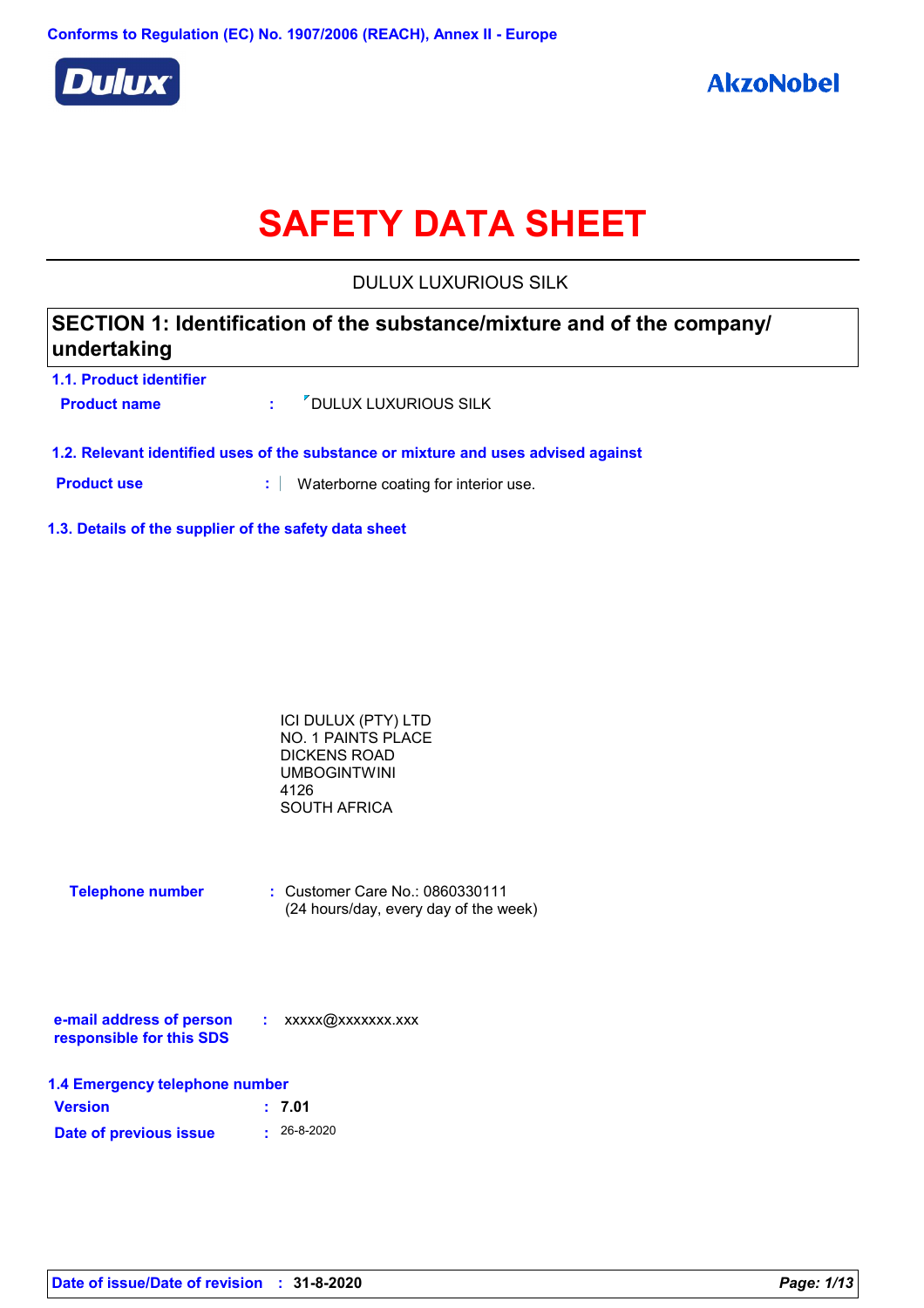# **SECTION 2: Hazards identification**

| 2.1 Classification of the substance or mixture |                                                                            |  |
|------------------------------------------------|----------------------------------------------------------------------------|--|
| <b>Product definition</b>                      | : Mixture                                                                  |  |
|                                                | <b>Classification according to Regulation (EC) No. 1272/2008 [CLP/GHS]</b> |  |
| <b>Skin Sens. 1, H317</b>                      |                                                                            |  |

The product is classified as hazardous according to Regulation (EC) 1272/2008 as amended.

| Ingredients of unknown<br>toxicity    | $: 0\%$ |
|---------------------------------------|---------|
| Ingredients of unknown<br>ecotoxicity | $: 0\%$ |

See Section 16 for the full text of the H statements declared above.

See Section 11 for more detailed information on health effects and symptoms.

#### **2.2 Label elements**

**Hazard pictograms :**



| <b>Signal word</b>                                                                                                                                              | $:$ Warning                                                                                                                |
|-----------------------------------------------------------------------------------------------------------------------------------------------------------------|----------------------------------------------------------------------------------------------------------------------------|
| <b>Hazard statements</b>                                                                                                                                        | : H317 - May cause an allergic skin reaction.                                                                              |
| <b>Precautionary statements</b>                                                                                                                                 |                                                                                                                            |
| <b>General</b>                                                                                                                                                  | : P102 - Keep out of reach of children.<br>P101 - If medical advice is needed, have product container or label at hand.    |
| <b>Prevention</b>                                                                                                                                               | : P262 - Do not get in eyes, on skin, or on clothing.                                                                      |
| <b>Response</b>                                                                                                                                                 | : P312 - Call a POISON CENTER or doctor/physician if you feel unwell.                                                      |
| <b>Storage</b>                                                                                                                                                  | Not applicable.                                                                                                            |
| <b>Disposal</b>                                                                                                                                                 | P501 - Dispose of contents and container in accordance with all local, regional,<br>national or international regulations. |
| <b>Hazardous ingredients</b>                                                                                                                                    | : methylisothiazolinone<br>1,2-benzisothiazol-3(2H)-one                                                                    |
|                                                                                                                                                                 | Warning! Hazardous respirable droplets may be formed when sprayed. Do not<br>breathe spray or mist.                        |
| <b>Annex XVII - Restrictions</b><br>on the manufacture,<br>placing on the market and<br>use of certain dangerous<br>substances, mixtures and<br><b>articles</b> | : Not applicable.                                                                                                          |
| <b>Special packaging requirements</b>                                                                                                                           |                                                                                                                            |
| <b>Containers to be fitted</b><br>with child-resistant<br>fastenings                                                                                            | : Not applicable.                                                                                                          |
| <b>Tactile warning of danger</b>                                                                                                                                | : Not applicable.                                                                                                          |
| <b>2.3 Other hazards</b>                                                                                                                                        |                                                                                                                            |
| Other hazards which do<br>not result in classification                                                                                                          | : None known.                                                                                                              |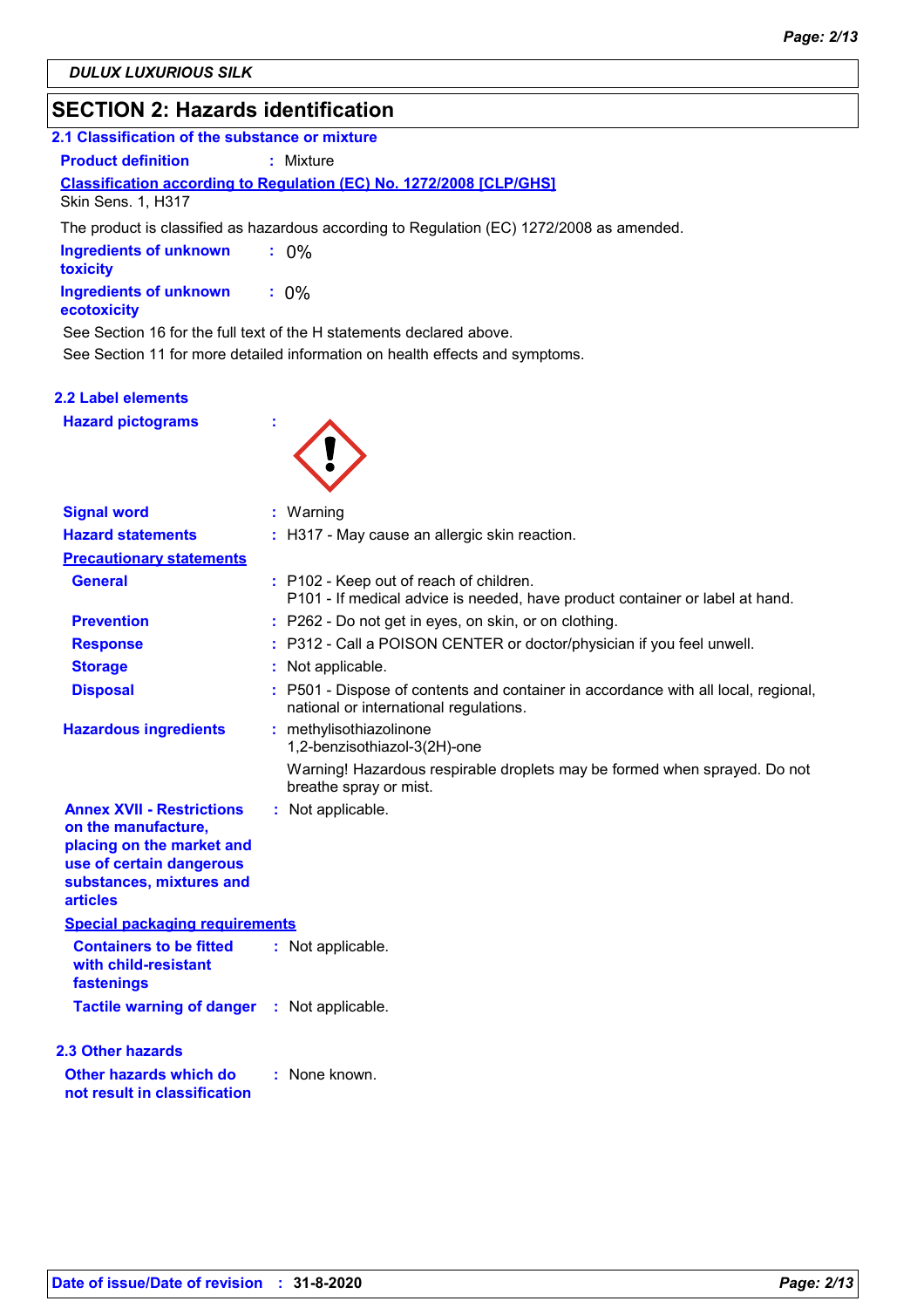# **SECTION 3: Composition/information on ingredients**

| <b>3.2 Mixtures</b>            | : Mixture                                         |                 |                                                                                                                                                                                                                                                                                                     |             |
|--------------------------------|---------------------------------------------------|-----------------|-----------------------------------------------------------------------------------------------------------------------------------------------------------------------------------------------------------------------------------------------------------------------------------------------------|-------------|
| <b>Product/ingredient name</b> | <b>Identifiers</b>                                | $\%$            | <b>Regulation (EC) No.</b><br>1272/2008 [CLP]                                                                                                                                                                                                                                                       | <b>Type</b> |
| methylisothiazolinone          | ICAS: 2682-20-4<br>Index: self<br>lclassification | <sub>0.01</sub> | Acute Tox. 3, H301<br>Acute Tox. 3, H311<br>Acute Tox. 2, H330<br>Skin Corr. 1B, H314<br>Eye Dam. 1, H318<br>Skin Sens. 1A, H317<br>Aquatic Acute 1, H400 (M=10)<br>Aquatic Chronic 1, H410 (M=1)<br><b>EUH071</b><br>See Section 16 for<br>the full text of the H<br>statements declared<br>above. | $[1]$       |

There are no additional ingredients present which, within the current knowledge of the supplier and in the concentrations applicable, are classified as hazardous to health or the environment, are PBTs, vPvBs or Substances of

equivalent concern, or have been assigned a workplace exposure limit and hence require reporting in this section. Type

[1] Substance classified with a health or environmental hazard

[2] Substance with a workplace exposure limit

[3] Substance meets the criteria for PBT according to Regulation (EC) No. 1907/2006, Annex XIII

[4] Substance meets the criteria for vPvB according to Regulation (EC) No. 1907/2006, Annex XIII

[5] Substance of equivalent concern

[6] Additional disclosure due to company policy

Occupational exposure limits, if available, are listed in Section 8.

### **SECTION 4: First aid measures**

#### **4.1 Description of first aid measures**

| <b>General</b>                    | : In all cases of doubt, or when symptoms persist, seek medical attention. Never give<br>anything by mouth to an unconscious person. If unconscious, place in recovery<br>position and seek medical advice.                                                              |  |
|-----------------------------------|--------------------------------------------------------------------------------------------------------------------------------------------------------------------------------------------------------------------------------------------------------------------------|--|
| <b>Eye contact</b>                | : Remove contact lenses, irrigate copiously with clean, fresh water, holding the<br>eyelids apart for at least 10 minutes and seek immediate medical advice.                                                                                                             |  |
| <b>Inhalation</b>                 | : Remove to fresh air. Keep person warm and at rest. If not breathing, if breathing is<br>irregular or if respiratory arrest occurs, provide artificial respiration or oxygen by<br>trained personnel.                                                                   |  |
| <b>Skin contact</b>               | : Remove contaminated clothing and shoes. Wash skin thoroughly with soap and<br>water or use recognised skin cleanser. Do NOT use solvents or thinners.                                                                                                                  |  |
| <b>Ingestion</b>                  | : If swallowed, seek medical advice immediately and show the container or label.<br>Keep person warm and at rest. Do NOT induce vomiting.                                                                                                                                |  |
| <b>Protection of first-aiders</b> | : No action shall be taken involving any personal risk or without suitable training. It<br>may be dangerous to the person providing aid to give mouth-to-mouth resuscitation.<br>Wash contaminated clothing thoroughly with water before removing it, or wear<br>gloves. |  |

#### **4.2 Most important symptoms and effects, both acute and delayed**

There are no data available on the mixture itself. The mixture has been assessed following the conventional method of the CLP Regulation (EC) No 1272/2008 and is classified for toxicological properties accordingly. See Sections 2 and 3 for details.

Exposure to component solvent vapour concentrations in excess of the stated occupational exposure limit may result in adverse health effects such as mucous membrane and respiratory system irritation and adverse effects on the kidneys, liver and central nervous system. Symptoms and signs include headache, dizziness, fatigue, muscular weakness, drowsiness and, in extreme cases, loss of consciousness.

Solvents may cause some of the above effects by absorption through the skin. Repeated or prolonged contact with the mixture may cause removal of natural fat from the skin, resulting in non-allergic contact dermatitis and absorption through the skin.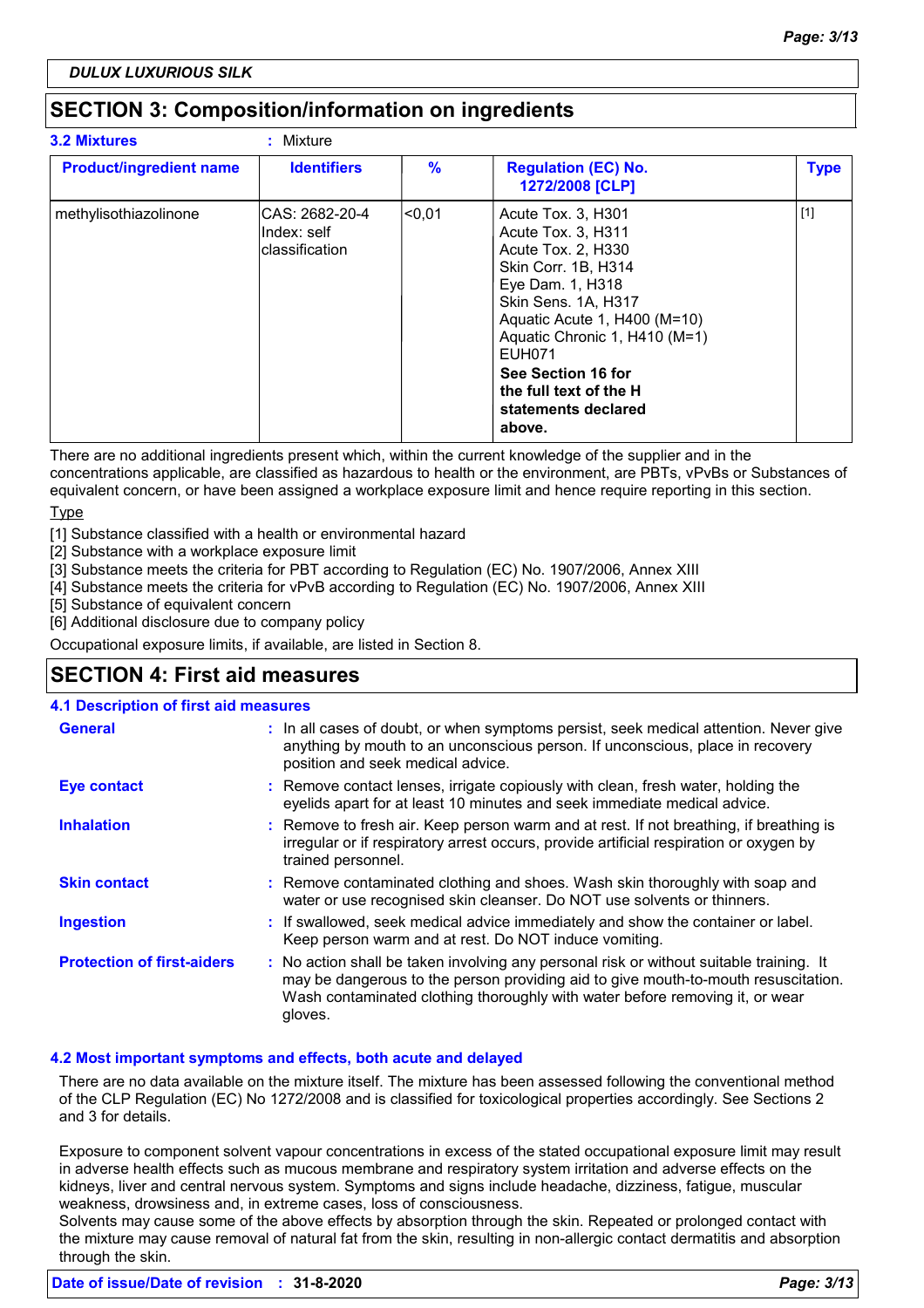*DULUX LUXURIOUS SILK*

### **SECTION 4: First aid measures**

If splashed in the eyes, the liquid may cause irritation and reversible damage.

Ingestion may cause nausea, diarrhea and vomiting.

This takes into account, where known, delayed and immediate effects and also chronic effects of components from short-term and long-term exposure by oral, inhalation and dermal routes of exposure and eye contact.

Contains methylisothiazolinone, 1,2-benzisothiazol-3(2H)-one. May produce an allergic reaction.

#### **4.3 Indication of any immediate medical attention and special treatment needed**

| <b>Notes to physician</b>  | : Treat symptomatically. Contact poison treatment specialist immediately if large<br>quantities have been ingested or inhaled. |
|----------------------------|--------------------------------------------------------------------------------------------------------------------------------|
| <b>Specific treatments</b> | No specific treatment.                                                                                                         |

See toxicological information (Section 11)

| <b>SECTION 5: Firefighting measures</b>                  |                                                                                                                            |  |
|----------------------------------------------------------|----------------------------------------------------------------------------------------------------------------------------|--|
| 5.1 Extinguishing media                                  |                                                                                                                            |  |
| <b>Suitable extinguishing</b><br>media                   | : Recommended: alcohol-resistant foam, $CO2$ , powders, water spray.                                                       |  |
| <b>Unsuitable extinguishing</b><br>media                 | : Do not use water jet.                                                                                                    |  |
|                                                          | 5.2 Special hazards arising from the substance or mixture                                                                  |  |
| <b>Hazards from the</b><br>substance or mixture          | : Fire will produce dense black smoke. Exposure to decomposition products may<br>cause a health hazard.                    |  |
| <b>Hazardous combustion</b><br>products                  | Decomposition products may include the following materials: carbon monoxide,<br>carbon dioxide, smoke, oxides of nitrogen. |  |
| <b>5.3 Advice for firefighters</b>                       |                                                                                                                            |  |
| <b>Special protective actions</b><br>for fire-fighters   | : Cool closed containers exposed to fire with water. Do not release runoff from fire to<br>drains or watercourses.         |  |
| <b>Special protective</b><br>equipment for fire-fighters | : Appropriate breathing apparatus may be required.                                                                         |  |

### **SECTION 6: Accidental release measures**

| 6.1 Personal precautions, protective equipment and emergency procedures |  |                                                                                                                                                                                                                                                                                    |  |
|-------------------------------------------------------------------------|--|------------------------------------------------------------------------------------------------------------------------------------------------------------------------------------------------------------------------------------------------------------------------------------|--|
| For non-emergency<br>personnel                                          |  | : Exclude sources of ignition and ventilate the area. Avoid breathing vapour or mist.<br>Refer to protective measures listed in sections 7 and 8.                                                                                                                                  |  |
| For emergency responders                                                |  | : If specialised clothing is required to deal with the spillage, take note of any<br>information in Section 8 on suitable and unsuitable materials. See also the<br>information in "For non-emergency personnel".                                                                  |  |
| <b>6.2 Environmental</b><br>precautions                                 |  | : Do not allow to enter drains or watercourses. If the product contaminates lakes,<br>rivers, or sewers, inform the appropriate authorities in accordance with local<br>regulations.                                                                                               |  |
| 6.3 Methods and material<br>for containment and<br>cleaning up          |  | : Contain and collect spillage with non-combustible, absorbent material e.g. sand,<br>earth, vermiculite or diatomaceous earth and place in container for disposal<br>according to local regulations (see Section 13). Preferably clean with a detergent.<br>Avoid using solvents. |  |
| 6.4 Reference to other<br><b>sections</b>                               |  | : See Section 1 for emergency contact information.<br>See Section 8 for information on appropriate personal protective equipment.<br>See Section 13 for additional waste treatment information.                                                                                    |  |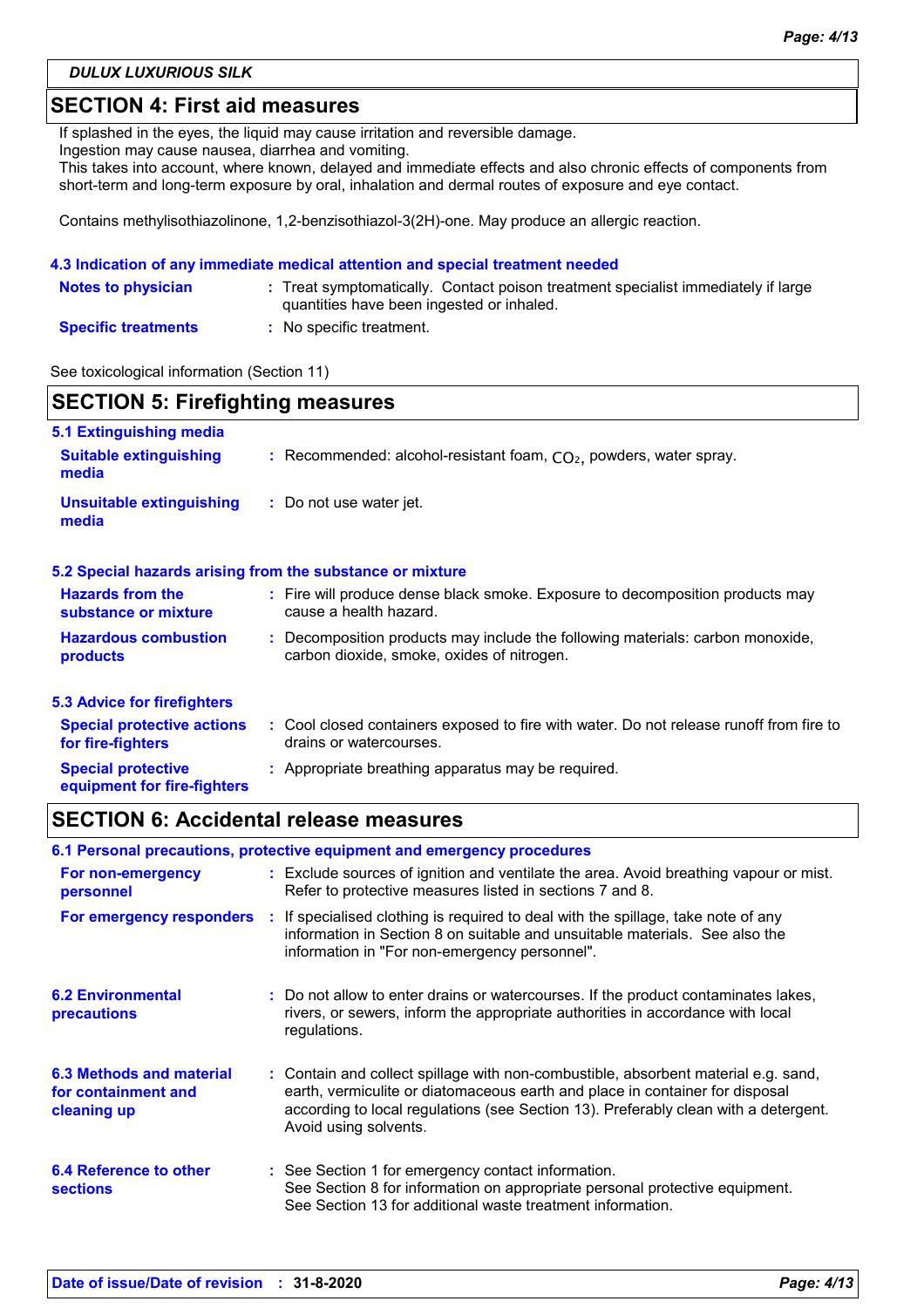# **SECTION 7: Handling and storage**

The information in this section contains generic advice and guidance. The list of Identified Uses in Section 1 should be consulted for any available use-specific information provided in the Exposure Scenario(s).

| <b>7.1 Precautions for safe</b><br>handling | : Prevent the creation of flammable or explosive concentrations of vapours in air and<br>avoid vapour concentrations higher than the occupational exposure limits.<br>In addition, the product should only be used in areas from which all naked lights and<br>other sources of ignition have been excluded. Electrical equipment should be<br>protected to the appropriate standard.<br>Mixture may charge electrostatically: always use earthing leads when transferring<br>from one container to another.<br>Operators should wear antistatic footwear and clothing and floors should be of the<br>conducting type.<br>Keep away from heat, sparks and flame. No sparking tools should be used.<br>Avoid contact with skin and eyes. Avoid the inhalation of dust, particulates, spray or<br>mist arising from the application of this mixture. Avoid inhalation of dust from<br>sanding.<br>Eating, drinking and smoking should be prohibited in areas where this material is<br>handled, stored and processed.<br>Put on appropriate personal protective equipment (see Section 8).<br>Never use pressure to empty. Container is not a pressure vessel.<br>Always keep in containers made from the same material as the original one.<br>Comply with the health and safety at work laws.<br>Do not allow to enter drains or watercourses.<br>Information on fire and explosion protection<br>Vapours are heavier than air and may spread along floors. Vapours may form<br>explosive mixtures with air. |
|---------------------------------------------|--------------------------------------------------------------------------------------------------------------------------------------------------------------------------------------------------------------------------------------------------------------------------------------------------------------------------------------------------------------------------------------------------------------------------------------------------------------------------------------------------------------------------------------------------------------------------------------------------------------------------------------------------------------------------------------------------------------------------------------------------------------------------------------------------------------------------------------------------------------------------------------------------------------------------------------------------------------------------------------------------------------------------------------------------------------------------------------------------------------------------------------------------------------------------------------------------------------------------------------------------------------------------------------------------------------------------------------------------------------------------------------------------------------------------------------------------------------------------------------------------------------|
|                                             | When operators, whether spraying or not, have to work inside the spray booth,<br>ventilation is unlikely to be sufficient to control particulates and solvent vapour in all                                                                                                                                                                                                                                                                                                                                                                                                                                                                                                                                                                                                                                                                                                                                                                                                                                                                                                                                                                                                                                                                                                                                                                                                                                                                                                                                  |

cases. In such circumstances they should wear a compressed air-fed respirator during the spraying process and until such time as the particulates and solvent vapour concentration has fallen below the exposure limits.

#### **7.2 Conditions for safe storage, including any incompatibilities**

Store in accordance with local regulations.

**Notes on joint storage**

Keep away from: oxidising agents, strong alkalis, strong acids.

#### **Additional information on storage conditions**

Observe label precautions. Store in a dry, cool and well-ventilated area. Keep away from heat and direct sunlight. Keep away from sources of ignition. No smoking. Prevent unauthorised access. Containers that have been opened must be carefully resealed and kept upright to prevent leakage.

#### **7.3 Specific end use(s)**

**Recommendations :**

: Not available.

**Industrial sector specific : solutions**

: Not available.

### **SECTION 8: Exposure controls/personal protection**

The information in this section contains generic advice and guidance. Information is provided based on typical anticipated uses of the product. Additional measures might be required for bulk handling or other uses that could significantly increase worker exposure or environmental releases.

#### **8.1 Control parameters**

#### **Occupational exposure limits**

No exposure limit value known.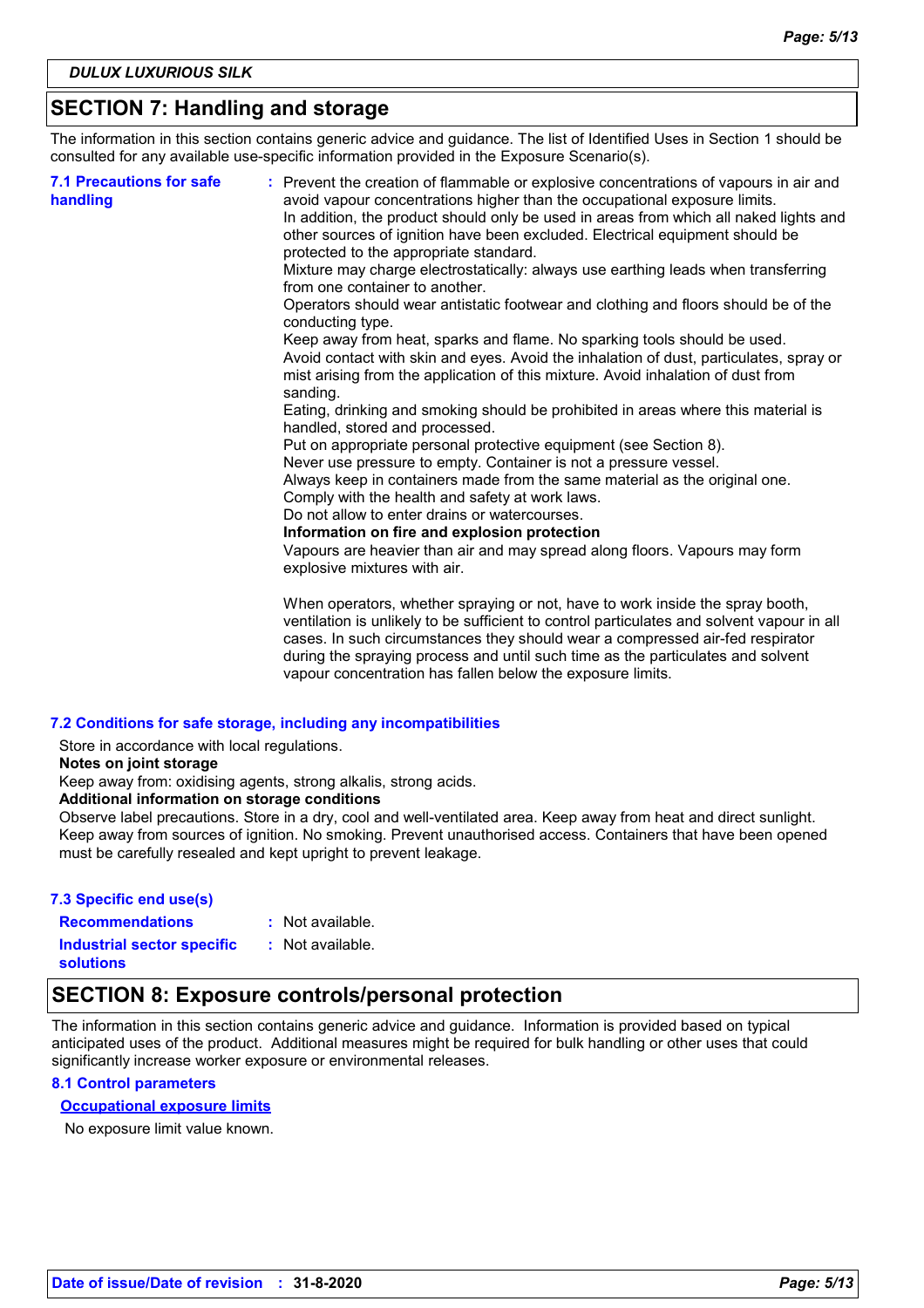# **SECTION 8: Exposure controls/personal protection**

| <b>Recommended monitoring</b><br>procedures | If this product contains ingredients with exposure limits, personal, workplace<br>atmosphere or biological monitoring may be required to determine the effectiveness<br>of the ventilation or other control measures and/or the necessity to use respiratory<br>protective equipment. Reference should be made to monitoring standards, such as<br>the following: European Standard EN 689 (Workplace atmospheres - Guidance for<br>the assessment of exposure by inhalation to chemical agents for comparison with<br>limit values and measurement strategy) European Standard EN 14042 (Workplace<br>atmospheres - Guide for the application and use of procedures for the assessment<br>of exposure to chemical and biological agents) European Standard EN 482<br>(Workplace atmospheres - General requirements for the performance of procedures<br>for the measurement of chemical agents) Reference to national guidance<br>documents for methods for the determination of hazardous substances will also be<br>required. |
|---------------------------------------------|----------------------------------------------------------------------------------------------------------------------------------------------------------------------------------------------------------------------------------------------------------------------------------------------------------------------------------------------------------------------------------------------------------------------------------------------------------------------------------------------------------------------------------------------------------------------------------------------------------------------------------------------------------------------------------------------------------------------------------------------------------------------------------------------------------------------------------------------------------------------------------------------------------------------------------------------------------------------------------------------------------------------------------|
| <b>DNELS/DMELS</b>                          |                                                                                                                                                                                                                                                                                                                                                                                                                                                                                                                                                                                                                                                                                                                                                                                                                                                                                                                                                                                                                                  |
| No DNELs/DMELs available.                   |                                                                                                                                                                                                                                                                                                                                                                                                                                                                                                                                                                                                                                                                                                                                                                                                                                                                                                                                                                                                                                  |
| <b>PNECs</b>                                |                                                                                                                                                                                                                                                                                                                                                                                                                                                                                                                                                                                                                                                                                                                                                                                                                                                                                                                                                                                                                                  |
| No PNECs available                          |                                                                                                                                                                                                                                                                                                                                                                                                                                                                                                                                                                                                                                                                                                                                                                                                                                                                                                                                                                                                                                  |
| <b>8.2 Exposure controls</b>                |                                                                                                                                                                                                                                                                                                                                                                                                                                                                                                                                                                                                                                                                                                                                                                                                                                                                                                                                                                                                                                  |
| <b>Appropriate engineering</b><br>controls  | : Provide adequate ventilation. Where reasonably practicable, this should be<br>achieved by the use of local exhaust ventilation and good general extraction. If<br>these are not sufficient to maintain concentrations of particulates and solvent<br>vapours below the OEL, suitable respiratory protection must be worn.                                                                                                                                                                                                                                                                                                                                                                                                                                                                                                                                                                                                                                                                                                      |
| <b>Individual protection measures</b>       |                                                                                                                                                                                                                                                                                                                                                                                                                                                                                                                                                                                                                                                                                                                                                                                                                                                                                                                                                                                                                                  |
| <b>Hygiene measures</b>                     | : Wash hands, forearms and face thoroughly after handling chemical products, before<br>eating, smoking and using the lavatory and at the end of the working period.<br>Appropriate techniques should be used to remove potentially contaminated clothing.<br>Contaminated work clothing should not be allowed out of the workplace. Wash<br>contaminated clothing before reusing. Ensure that eyewash stations and safety<br>showers are close to the workstation location.                                                                                                                                                                                                                                                                                                                                                                                                                                                                                                                                                      |
| <b>Eye/face protection</b>                  | : Use safety eyewear designed to protect against splash of liquids.                                                                                                                                                                                                                                                                                                                                                                                                                                                                                                                                                                                                                                                                                                                                                                                                                                                                                                                                                              |
| <b>Skin protection</b>                      |                                                                                                                                                                                                                                                                                                                                                                                                                                                                                                                                                                                                                                                                                                                                                                                                                                                                                                                                                                                                                                  |
| <b>Hand protection</b>                      |                                                                                                                                                                                                                                                                                                                                                                                                                                                                                                                                                                                                                                                                                                                                                                                                                                                                                                                                                                                                                                  |
| <b>Gloves</b>                               | : For all types of exposure, a glove with protection class of 2 or higher (breakthrough<br>time >30 minutes according to EN374) is recommended. Recommended gloves:<br>Nitrile, thickness $\geq 0.12$ mm.<br>Gloves should be replaced regularly and if there is any sign of damage to the glove<br>material.                                                                                                                                                                                                                                                                                                                                                                                                                                                                                                                                                                                                                                                                                                                    |
|                                             | The performance or effectiveness of the glove may be reduced by physical/chemical<br>damage and poor maintenance.                                                                                                                                                                                                                                                                                                                                                                                                                                                                                                                                                                                                                                                                                                                                                                                                                                                                                                                |
| <b>Body protection</b>                      | : Personnel should wear antistatic clothing made of natural fibres or of high-<br>temperature-resistant synthetic fibres.                                                                                                                                                                                                                                                                                                                                                                                                                                                                                                                                                                                                                                                                                                                                                                                                                                                                                                        |
| <b>Other skin protection</b>                | : Appropriate footwear and any additional skin protection measures should be<br>selected based on the task being performed and the risks involved and should be<br>approved by a specialist before handling this product.                                                                                                                                                                                                                                                                                                                                                                                                                                                                                                                                                                                                                                                                                                                                                                                                        |
| <b>Respiratory protection</b>               | : If workers are exposed to concentrations above the exposure limit, they must use<br>appropriate, certified respirators.                                                                                                                                                                                                                                                                                                                                                                                                                                                                                                                                                                                                                                                                                                                                                                                                                                                                                                        |
|                                             | OLD LEAD-BASED PAINTS:                                                                                                                                                                                                                                                                                                                                                                                                                                                                                                                                                                                                                                                                                                                                                                                                                                                                                                                                                                                                           |
|                                             | When surfaces are to be prepared for painting, account should be taken of the age<br>of the property and the possibility that lead-pigmented paint might be present. There<br>is a possibility that ingestion or inhalation of scrapings or dust arising from the<br>preparation work could cause health effects. As a working rule you should assume<br>that this will be the case if the age of the property is pre 1960.                                                                                                                                                                                                                                                                                                                                                                                                                                                                                                                                                                                                      |
|                                             | Where possible wet sanding or chemical stripping methods should be used with<br>surfaces of this type to avoid the creation of dust. When dry sanding cannot be                                                                                                                                                                                                                                                                                                                                                                                                                                                                                                                                                                                                                                                                                                                                                                                                                                                                  |
|                                             |                                                                                                                                                                                                                                                                                                                                                                                                                                                                                                                                                                                                                                                                                                                                                                                                                                                                                                                                                                                                                                  |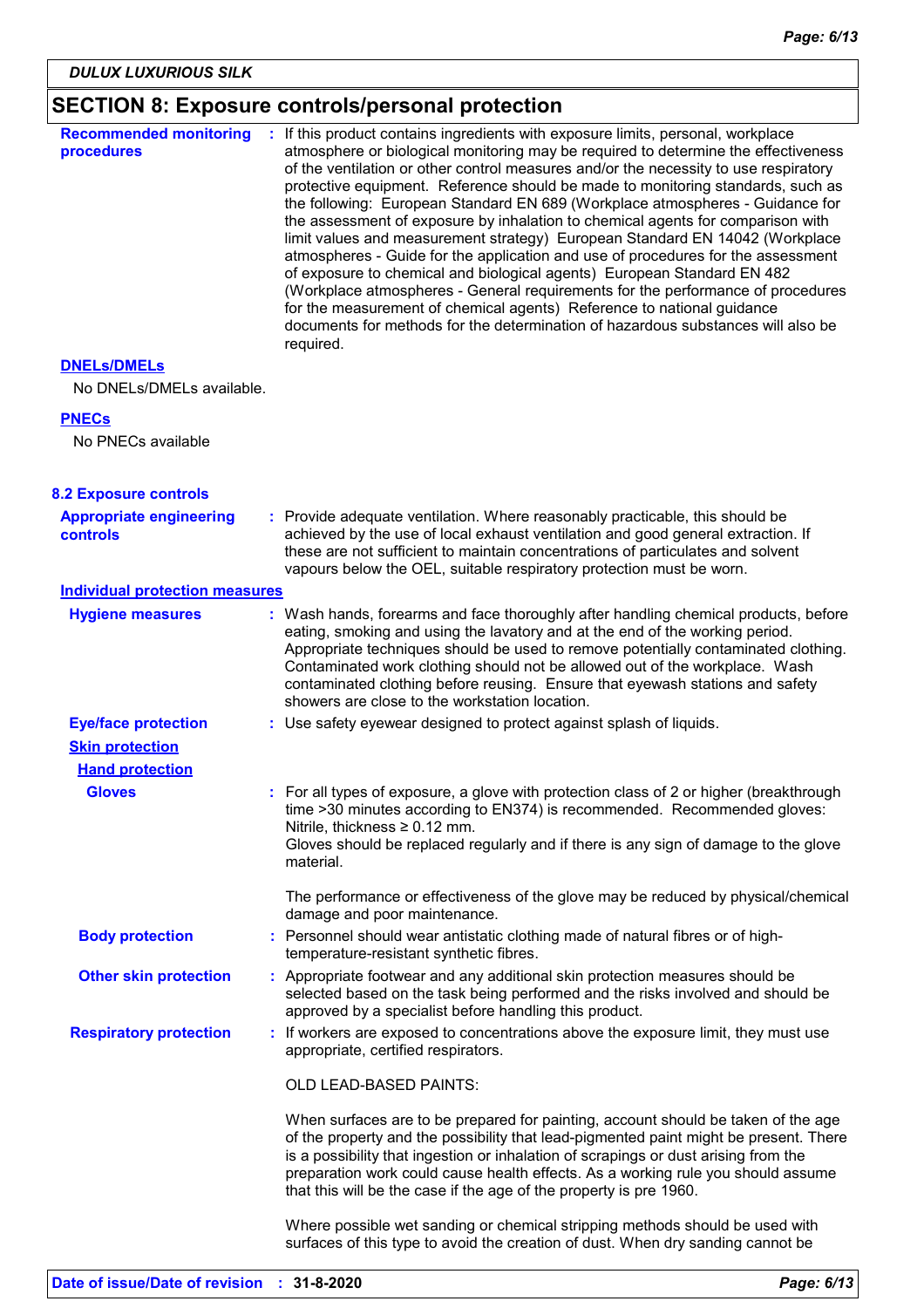# **SECTION 8: Exposure controls/personal protection**

|                                                  | avoided, and effective local exhaust ventilation is not available, it is recommended<br>that a dust respirator is worn, that is approved for use with lead dusts, and its type<br>selected on the basis of the COSHH assessment, taking into account the<br>Workplace Exposure Limit for lead in air. Furthermore, steps should be taken to<br>ensure containment of the dusts created, and that all practicable measures are<br>taken to clean up thoroughly all deposits of dusts in and around the affected area.                                                                                                                                   |
|--------------------------------------------------|--------------------------------------------------------------------------------------------------------------------------------------------------------------------------------------------------------------------------------------------------------------------------------------------------------------------------------------------------------------------------------------------------------------------------------------------------------------------------------------------------------------------------------------------------------------------------------------------------------------------------------------------------------|
|                                                  | Respiratory protection in case of dust or spray mist formation. (particle filter EN143<br>type P2) Respiratory protection in case of vapour formation. (half mask with<br>combination filter A2-P2 til concentrations of 0,5 Vol%.)                                                                                                                                                                                                                                                                                                                                                                                                                    |
|                                                  | The current Control of Lead at Work Regulations approved code of practice should<br>be consulted for advice on protective clothing and personal hygiene precautions.<br>Care should also be taken to exclude visitors, members of the household and<br>especially children from the affected area, during the actual work and the<br>subsequent clean up operations. All scrapings, dust, etc. should be disposed of by<br>the professional painting contractor as Hazardous Waste.                                                                                                                                                                    |
|                                                  | Extra precautions will also need to be taken when burning off old lead-based paints<br>because fumes containing lead will be produced. It is recommended that a<br>respirator, approved for use with particulate fumes of lead is selected on the basis<br>of the COSHH assessment, taking into account the Workplace Exposure Limit for<br>lead in air. Similar precautions to those given above about sanding should be taken<br>with reference to protective clothing, disposal of scrapings and dusts, and exclusion<br>of other personnel and especially children from the building during actual work and<br>the subsequent clean up operations. |
| <b>Environmental exposure</b><br><b>controls</b> | Avoid the inhalation of dust. Wear suitable face mask if dry sanding. Special<br>precautions should be taken during surface preparation of pre-1960s paint surfaces<br>over wood and metal as they may contain harmful lead.<br>: Do not allow to enter drains or watercourses.                                                                                                                                                                                                                                                                                                                                                                        |

# **SECTION 9: Physical and chemical properties**

|  |  |  | 9.1. Information on basic physical and chemical properties |  |
|--|--|--|------------------------------------------------------------|--|
|--|--|--|------------------------------------------------------------|--|

| <b>Appearance</b>                                      |                                                          |
|--------------------------------------------------------|----------------------------------------------------------|
| <b>Physical state</b>                                  | : Liquid.                                                |
| <b>Colour</b>                                          | : Various: See label.                                    |
| <b>Odour</b>                                           | : Not available.                                         |
| <b>Odour threshold</b>                                 | $\cdot$ Not available.                                   |
| рH                                                     | $\mathbf{.}9$                                            |
| <b>Melting point/freezing point</b>                    | $:$ Not available.                                       |
| Initial boiling point and boiling                      | $: 100^{\circ}$ C                                        |
| range                                                  |                                                          |
| <b>Flash point</b>                                     | : Not applicable.                                        |
| <b>Evaporation rate</b>                                | : Not available.                                         |
| <b>Upper/lower flammability or</b><br>explosive limits | $:$ Not available.                                       |
| <b>Vapour pressure</b>                                 | : Not available.                                         |
| <b>Vapour density</b>                                  | $:$ Not available.                                       |
| <b>Relative density</b>                                | : 1,259                                                  |
| <b>Solubility(ies)</b>                                 | Easily soluble in the following materials: cold water.   |
| <b>Partition coefficient: n-octanol/</b><br>water      | : Not available.                                         |
| <b>Auto-ignition temperature</b>                       | $:$ Not available.                                       |
| <b>Decomposition temperature</b>                       | $:$ Not available.                                       |
| <b>Viscosity</b>                                       | Kinematic (room temperature): $12,71$ cm <sup>2</sup> /s |
|                                                        |                                                          |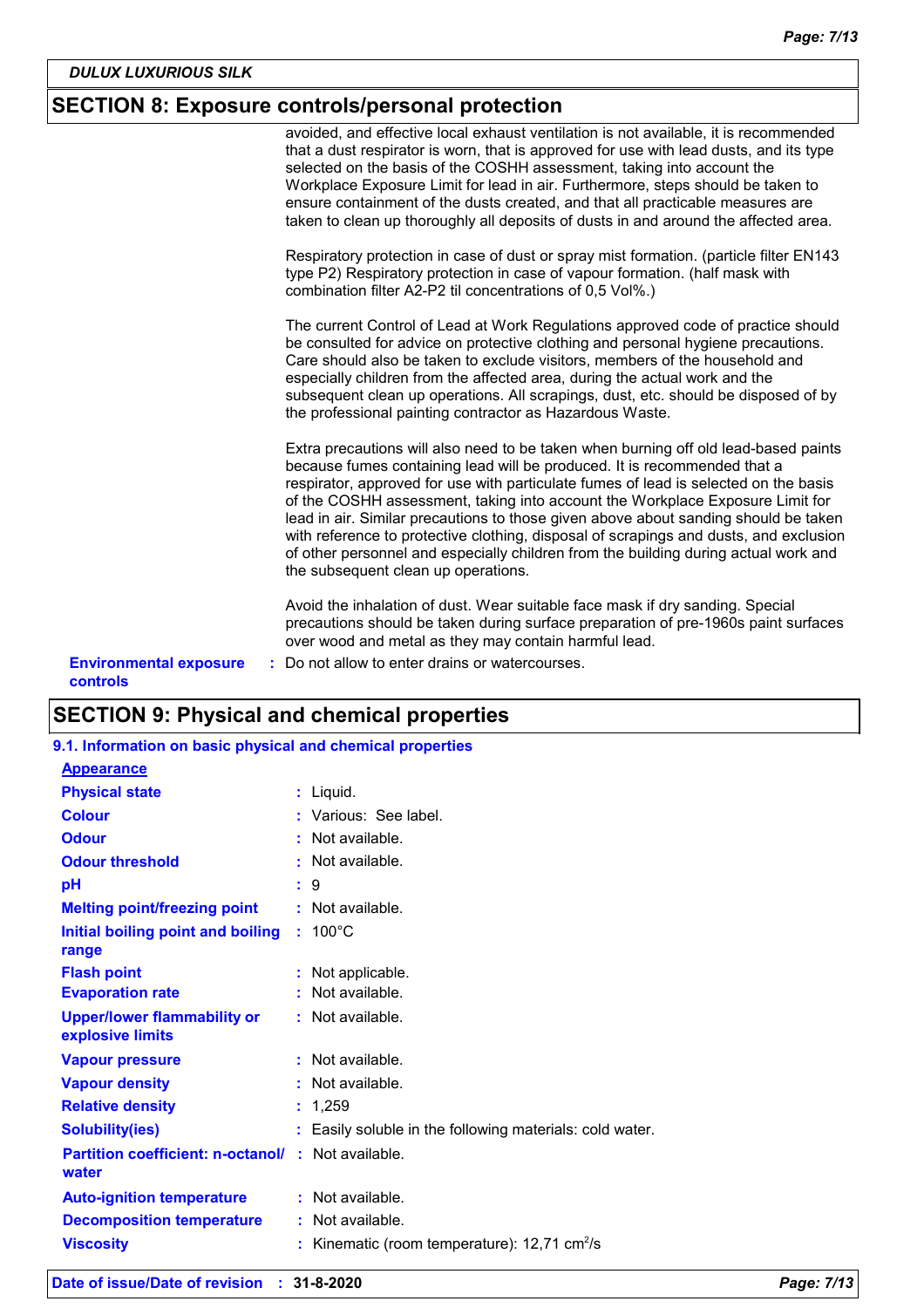# **SECTION 9: Physical and chemical properties Explosive properties :** Not available. **Oxidising properties : Not available. 9.2. Other information Solubility in water :** Not available. **SECTION 10: Stability and reactivity** Keep away from the following materials to prevent strong exothermic reactions: oxidising agents, strong alkalis, strong acids. **10.6 Hazardous decomposition products 10.4 Conditions to avoid conditional E** When exposed to high temperatures may produce hazardous decomposition products. **10.2 Chemical stability :** Stable under recommended storage and handling conditions (see Section 7). **:** Decomposition products may include the following materials: carbon monoxide, **10.5 Incompatible materials : 10.3 Possibility of hazardous reactions :** Under normal conditions of storage and use, hazardous reactions will not occur. **10.1 Reactivity :** No specific test data related to reactivity available for this product or its ingredients. carbon dioxide, smoke, oxides of nitrogen.

### **SECTION 11: Toxicological information**

#### **11.1 Information on toxicological effects**

There are no data available on the mixture itself. The mixture has been assessed following the conventional method of the CLP Regulation (EC) No 1272/2008 and is classified for toxicological properties accordingly. See Sections 2 and 3 for details.

Exposure to component solvent vapour concentrations in excess of the stated occupational exposure limit may result in adverse health effects such as mucous membrane and respiratory system irritation and adverse effects on the kidneys, liver and central nervous system. Symptoms and signs include headache, dizziness, fatigue, muscular weakness, drowsiness and, in extreme cases, loss of consciousness.

Solvents may cause some of the above effects by absorption through the skin. Repeated or prolonged contact with the mixture may cause removal of natural fat from the skin, resulting in non-allergic contact dermatitis and absorption through the skin.

If splashed in the eyes, the liquid may cause irritation and reversible damage.

Ingestion may cause nausea, diarrhea and vomiting.

This takes into account, where known, delayed and immediate effects and also chronic effects of components from short-term and long-term exposure by oral, inhalation and dermal routes of exposure and eye contact.

Contains methylisothiazolinone, 1,2-benzisothiazol-3(2H)-one. May produce an allergic reaction.

| Date of issue/Date of revision  | $: 31 - 8 - 2020$  | Page: 8/13 |
|---------------------------------|--------------------|------------|
| <b>Conclusion/Summary</b>       | : Not available.   |            |
| <b>Reproductive toxicity</b>    |                    |            |
| <b>Conclusion/Summary</b>       | : Not available.   |            |
| <b>Carcinogenicity</b>          |                    |            |
| <b>Conclusion/Summary</b>       | : Not available.   |            |
| <b>Mutagenicity</b>             |                    |            |
| <b>Conclusion/Summary</b>       | : Not available.   |            |
| <b>Sensitisation</b>            |                    |            |
| <b>Conclusion/Summary</b>       | $:$ Not available. |            |
| <b>Irritation/Corrosion</b>     |                    |            |
| Not available.                  |                    |            |
| <b>Acute toxicity estimates</b> |                    |            |
| <b>Conclusion/Summary</b>       | $:$ Not available. |            |
| <b>Acute toxicity</b>           |                    |            |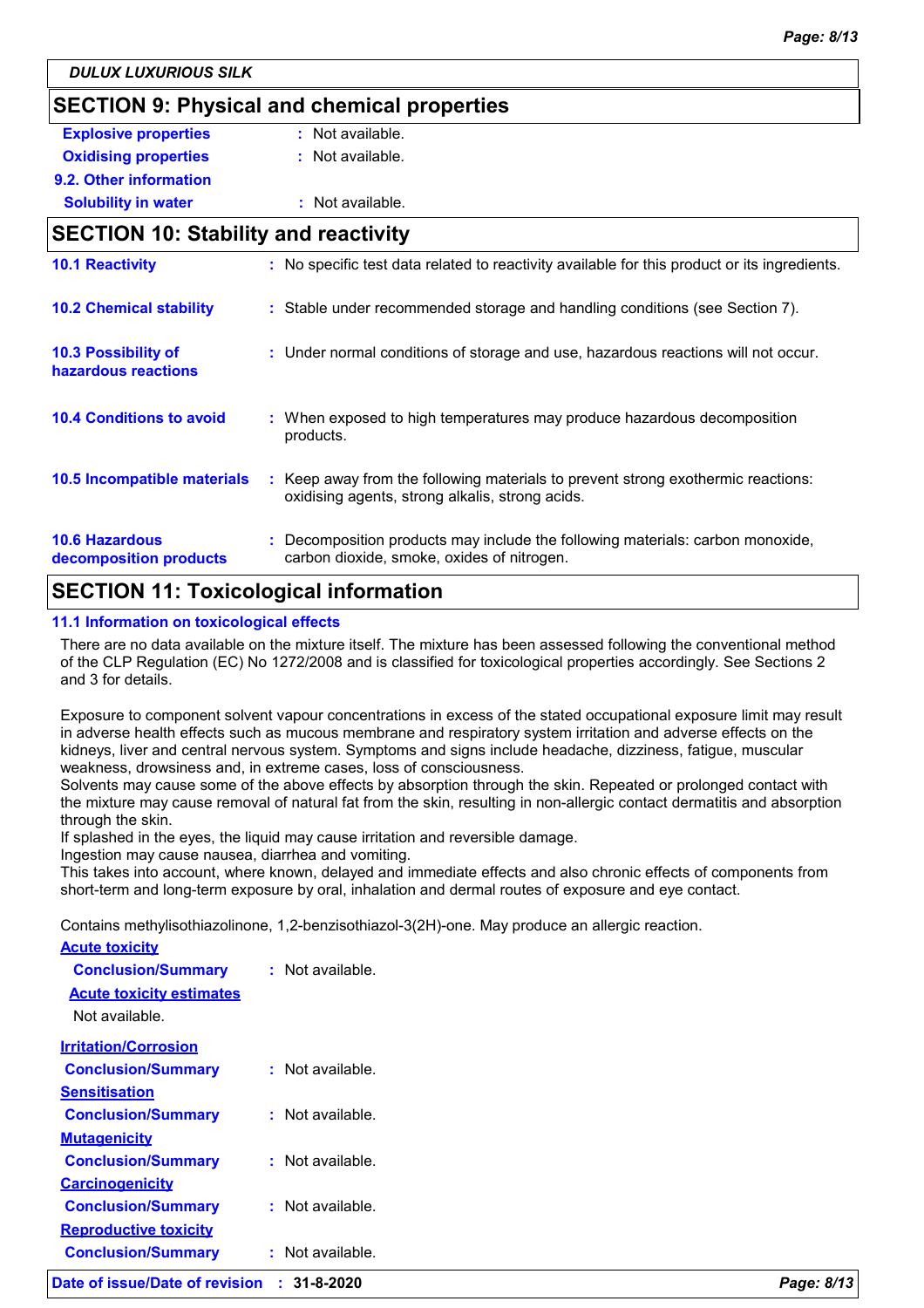# **SECTION 11: Toxicological information**

#### **Teratogenicity**

**Conclusion/Summary :** Not available. **Specific target organ toxicity (single exposure)** Not available.

# **Specific target organ toxicity (repeated exposure)**

Not available.

#### **Aspiration hazard**

Not available.

#### **Other information :**

: Not available.

# **SECTION 12: Ecological information**

#### **12.1 Toxicity**

There are no data available on the mixture itself. Do not allow to enter drains or watercourses.

The mixture has been assessed following the summation method of the CLP Regulation (EC) No 1272/2008 and is not classified as hazardous to the environment, but contains substance(s) hazardous to the environment. See section 3 for details.

| <b>Product/ingredient name</b> | <b>Result</b>        | <b>Species</b>                    | <b>Exposure</b> |
|--------------------------------|----------------------|-----------------------------------|-----------------|
| methylisothiazolinone          | Acute EC50 0,24 mg/l | Daphnia                           | 48 hours        |
|                                | Acute LC50 0,18 mg/l | Fish                              | 96 hours        |
|                                | Acute LC50 12,4 mg/l | Fish - Lepomis Macrochirus        | 196 hours       |
|                                | Acute LC50 6 mg/l    | <b>Fish - Oncorhynchus Mykiss</b> | 196 hours       |
|                                | .                    |                                   |                 |

**Conclusion/Summary :** Not available.

#### **12.2 Persistence and degradability**

**Conclusion/Summary :** Not available.

#### **12.3 Bioaccumulative potential**

Not available.

### **12.4 Mobility in soil**

| <b>Soil/water partition</b><br><b>coefficient (Koc)</b> | : Not available. |
|---------------------------------------------------------|------------------|
| <b>Mobility</b>                                         | : Not available. |

### **12.5 Results of PBT and vPvB assessment**

| <b>PBT</b>  | : Not applicable. |
|-------------|-------------------|
| <b>vPvB</b> | : Not applicable. |

**12.6 Other adverse effects** : No known significant effects or critical hazards.

### **SECTION 13: Disposal considerations**

The information in this section contains generic advice and guidance. The list of Identified Uses in Section 1 should be consulted for any available use-specific information provided in the Exposure Scenario(s).

#### **13.1 Waste treatment methods**

**Product**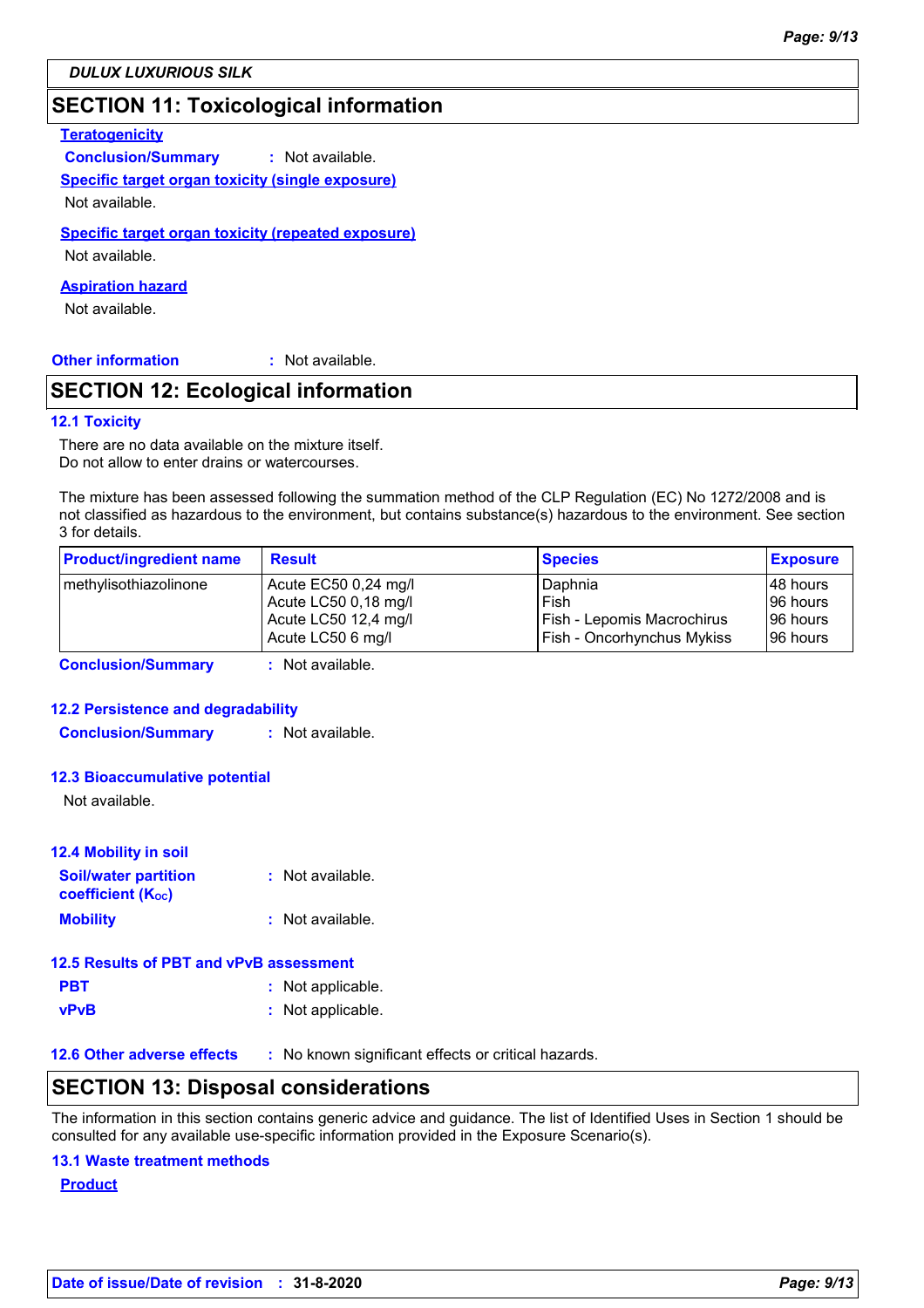# **SECTION 13: Disposal considerations**

| <b>Methods of disposal</b>     | The generation of waste should be avoided or minimised wherever possible.<br>Disposal of this product, solutions and any by-products should at all times comply<br>with the requirements of environmental protection and waste disposal legislation<br>and any regional local authority requirements. Dispose of surplus and non-<br>recyclable products via a licensed waste disposal contractor. Waste should not be<br>disposed of untreated to the sewer unless fully compliant with the requirements of<br>all authorities with jurisdiction. |  |
|--------------------------------|----------------------------------------------------------------------------------------------------------------------------------------------------------------------------------------------------------------------------------------------------------------------------------------------------------------------------------------------------------------------------------------------------------------------------------------------------------------------------------------------------------------------------------------------------|--|
| <b>Hazardous waste</b>         | : The classification of the product may meet the criteria for a hazardous waste.                                                                                                                                                                                                                                                                                                                                                                                                                                                                   |  |
| <b>Disposal considerations</b> | Do not allow to enter drains or watercourses.<br>Dispose of according to all federal, state and local applicable regulations.<br>If this product is mixed with other wastes, the original waste product code may no<br>longer apply and the appropriate code should be assigned.<br>For further information, contact your local waste authority.                                                                                                                                                                                                   |  |
| <b>Packaging</b>               |                                                                                                                                                                                                                                                                                                                                                                                                                                                                                                                                                    |  |
| <b>Methods of disposal</b>     | The generation of waste should be avoided or minimised wherever possible. Waste<br>packaging should be recycled. Incineration or landfill should only be considered<br>when recycling is not feasible.                                                                                                                                                                                                                                                                                                                                             |  |
| <b>Disposal considerations</b> | Using information provided in this safety data sheet, advice should be obtained from<br>the relevant waste authority on the classification of empty containers.<br>Empty containers must be scrapped or reconditioned.<br>Dispose of containers contaminated by the product in accordance with local or<br>national legal provisions.                                                                                                                                                                                                              |  |
| <b>Type of packaging</b>       | European waste catalogue (EWC)                                                                                                                                                                                                                                                                                                                                                                                                                                                                                                                     |  |
| <b>CEPE Paint Guidelines</b>   | 15 01 10*<br>packaging containing residues of or contaminated by<br>hazardous substances                                                                                                                                                                                                                                                                                                                                                                                                                                                           |  |
| <b>Special precautions</b>     | This material and its container must be disposed of in a safe way. Care should be<br>taken when handling emptied containers that have not been cleaned or rinsed out.<br>Empty containers or liners may retain some product residues. Avoid dispersal of<br>spilt material and runoff and contact with soil, waterways, drains and sewers.                                                                                                                                                                                                         |  |

# **SECTION 14: Transport information**

# **Information pertaining to IATA and ADN is considered not relevant since the material is not packaged in the correct approved packaging required of these methods of transport.**

|                                                           | <b>ADR</b>      | <b>IMDG</b>     |
|-----------------------------------------------------------|-----------------|-----------------|
| 14.1 UN number                                            | Not regulated.  | Not regulated.  |
| 14.2 UN proper<br>shipping name                           | Not applicable. | Not applicable. |
| <b>14.3 Transport</b><br>hazard class(es)<br><b>Class</b> | Not applicable. | Not applicable. |
| <b>Subsidiary class</b>                                   |                 |                 |
| <b>14.4 Packing group</b>                                 | Not applicable. | Not applicable. |
| 14.5<br><b>Environmental</b><br>hazards                   |                 |                 |
| <b>Marine pollutant</b>                                   | No.             | No.             |
| <b>Marine pollutant</b><br>substances                     |                 | Not available.  |
|                                                           |                 |                 |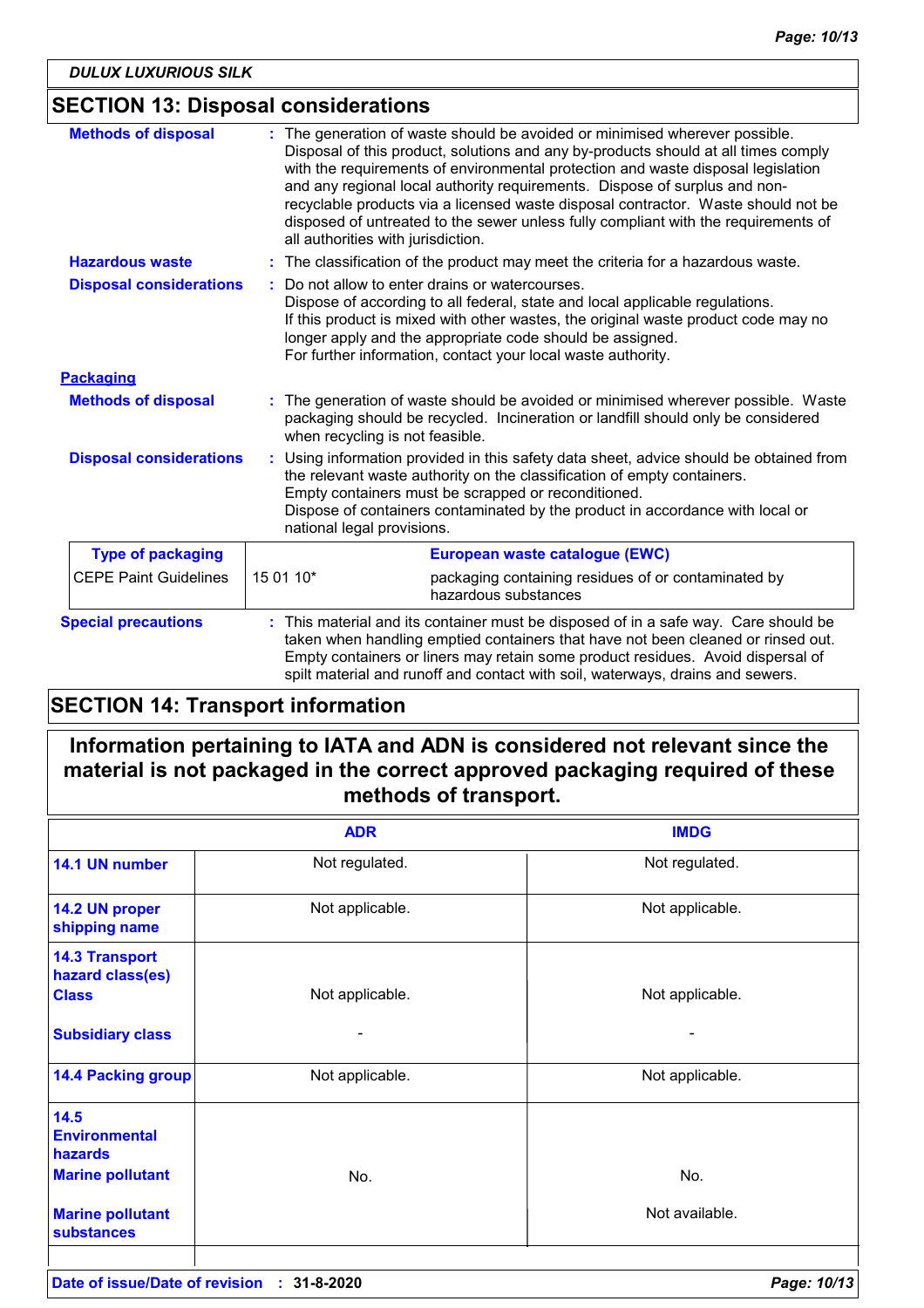*DULUX LUXURIOUS SILK*

# **Information pertaining to IATA and ADN is considered not relevant since the material is not packaged in the correct approved packaging required of these methods of transport.**

| <b>14.6 Special</b><br>precautions for<br>user                                                            | Transport within user's premises: always<br>transport in closed containers that are upright<br>and secure. Ensure that persons transporting<br>the product know what to do in the event of an<br>accident or spillage. |                 |  |  |  |
|-----------------------------------------------------------------------------------------------------------|------------------------------------------------------------------------------------------------------------------------------------------------------------------------------------------------------------------------|-----------------|--|--|--|
| <b>HI/Kemler number</b><br><b>Emergency</b><br>schedules (EmS)                                            | Not available.                                                                                                                                                                                                         | Not applicable. |  |  |  |
| 14.7 Transport in bulk<br>: Not applicable.<br>according to Annex II of<br><b>MARPOL and the IBC Code</b> |                                                                                                                                                                                                                        |                 |  |  |  |
| <b>Additional</b><br><i>information</i>                                                                   |                                                                                                                                                                                                                        |                 |  |  |  |

### **SECTION 15: Regulatory information**

#### **15.1 Safety, health and environmental regulations/legislation specific for the substance or mixture EU Regulation (EC) No. 1907/2006 (REACH)**

#### **Annex XIV - List of substances subject to authorisation**

#### **Annex XIV**

None of the components are listed, or the component present is below its threshold.

#### **Substances of very high concern**

None of the components are listed, or the component present is below its threshold.

**Annex XVII - Restrictions :** Not applicable.

**on the manufacture, placing on the market and use of certain dangerous substances, mixtures and articles**

#### **Other EU regulations**

**VOC for Ready-for-Use Mixture :** Not applicable.

#### **Ozone depleting substances (1005/2009/EU)**

Not listed.

**Prior Informed Consent (PIC) (649/2012/EU)** Not listed.

# **Seveso Directive**

This product is not controlled under the Seveso Directive.

#### **International regulations**

**Chemical Weapon Convention List Schedules I, II & III Chemicals** Not listed.

**Montreal Protocol (Annexes A, B, C, E)** Not listed.

**Stockholm Convention on Persistent Organic Pollutants** Not listed.

**Rotterdam Convention on Prior Informed Consent (PIC)**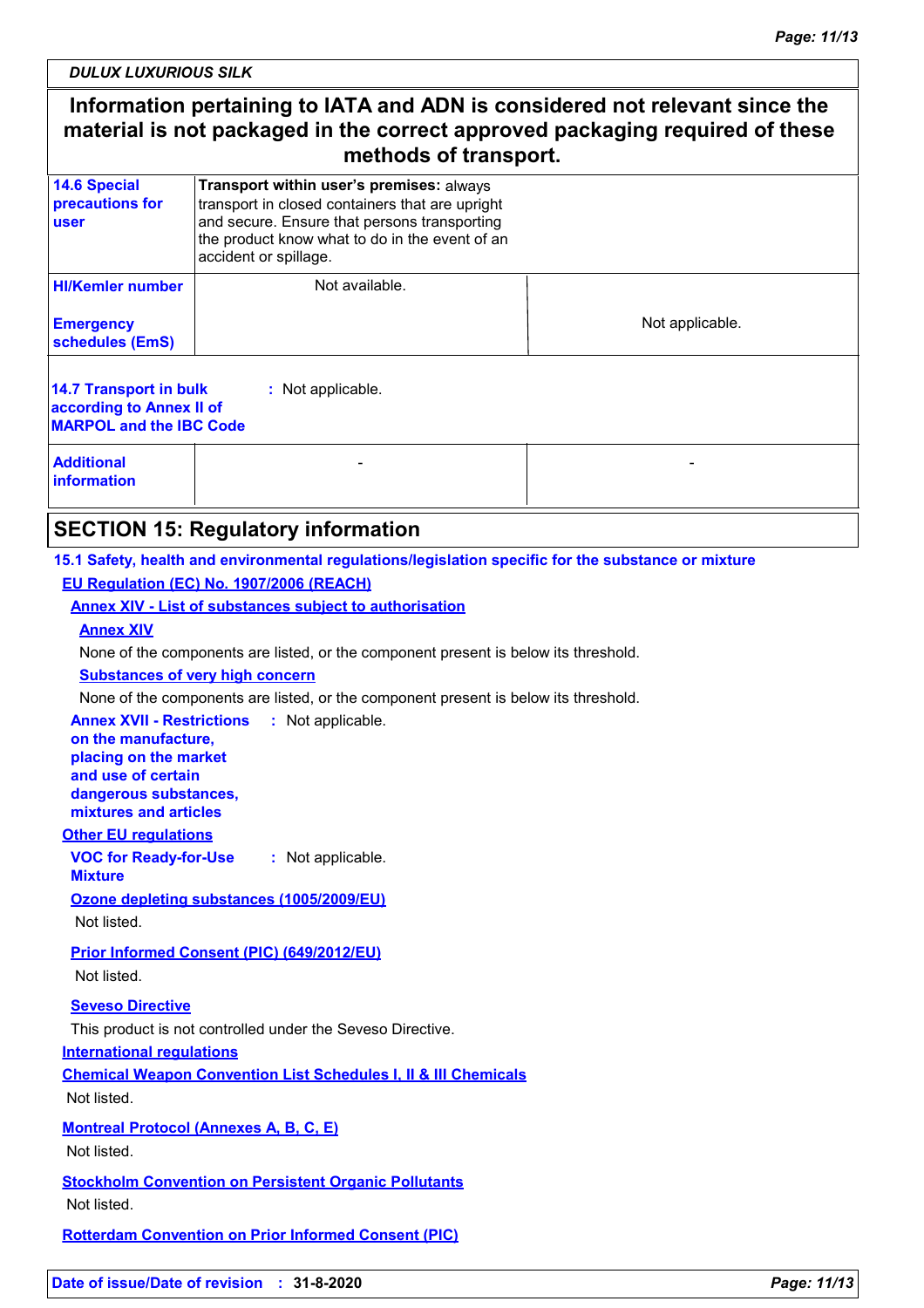# **SECTION 15: Regulatory information**

Not listed.

### **UNECE Aarhus Protocol on POPs and Heavy Metals**

Not listed.

|  |  | <b>15.2 Chemical safety</b> |  |
|--|--|-----------------------------|--|
|  |  |                             |  |

**:** No Chemical Safety Assessment has been carried out.

**assessment**

# **SECTION 16: Other information**

**CEPE code :** 1

 $\nabla$  Indicates information that has changed from previously issued version.

|  | <b>Abbreviations and acronyms : ATE = Acute Toxicity Estimate</b><br>CLP = Classification, Labelling and Packaging Regulation [Regulation (EC) No.<br>1272/2008]<br>DMEL = Derived Minimal Effect Level<br>DNEL = Derived No Effect Level |
|--|-------------------------------------------------------------------------------------------------------------------------------------------------------------------------------------------------------------------------------------------|
|  | EUH statement = CLP-specific Hazard statement<br>PBT = Persistent, Bioaccumulative and Toxic<br>PNEC = Predicted No Effect Concentration<br><b>RRN = REACH Registration Number</b><br>vPvB = Very Persistent and Very Bioaccumulative     |

### **Procedure used to derive the classification according to Regulation (EC) No. 1272/2008 [CLP/GHS]**

|                                                                                                                                                                                                                             | <b>Classification</b> |                                                                                                                                                                                                                                                                                   | <b>Justification</b>                                                                                                                                                                                                                              |
|-----------------------------------------------------------------------------------------------------------------------------------------------------------------------------------------------------------------------------|-----------------------|-----------------------------------------------------------------------------------------------------------------------------------------------------------------------------------------------------------------------------------------------------------------------------------|---------------------------------------------------------------------------------------------------------------------------------------------------------------------------------------------------------------------------------------------------|
| Skin Sens. 1, H317                                                                                                                                                                                                          |                       |                                                                                                                                                                                                                                                                                   | Calculation method                                                                                                                                                                                                                                |
| <b>Full text of abbreviated H statements</b>                                                                                                                                                                                |                       |                                                                                                                                                                                                                                                                                   |                                                                                                                                                                                                                                                   |
| H301<br>H311<br>H314<br>H317<br>H318<br>H330<br>H400<br>H410                                                                                                                                                                |                       | Toxic if swallowed.<br>Toxic in contact with skin.<br>Causes severe skin burns and eye damage.<br>May cause an allergic skin reaction.<br>Causes serious eye damage.<br>Fatal if inhaled.<br>Very toxic to aquatic life.<br>Very toxic to aquatic life with long lasting effects. |                                                                                                                                                                                                                                                   |
| <b>Full text of classifications [CLP/GHS]</b>                                                                                                                                                                               |                       |                                                                                                                                                                                                                                                                                   |                                                                                                                                                                                                                                                   |
| Acute Tox. 2, H330<br>Acute Tox. 3, H301<br>Acute Tox. 3, H311<br>Aquatic Acute 1, H400<br>Aquatic Chronic 1, H410<br><b>EUH071</b><br>Eye Dam. 1, H318<br>Skin Corr. 1B, H314<br>Skin Sens. 1, H317<br>Skin Sens. 1A, H317 |                       | <b>ACUTE TOXICITY (oral) - Category 3</b><br>ACUTE TOXICITY (dermal) - Category 3<br>Corrosive to the respiratory tract.<br>SKIN SENSITISATION - Category 1<br>SKIN SENSITISATION - Category 1A                                                                                   | <b>ACUTE TOXICITY (inhalation) - Category 2</b><br>SHORT-TERM (ACUTE) AQUATIC HAZARD - Category 1<br>LONG-TERM (CHRONIC) AQUATIC HAZARD - Category 1<br>SERIOUS EYE DAMAGE/EYE IRRITATION - Category 1<br>SKIN CORROSION/IRRITATION - Category 1B |
| <b>Date of printing</b>                                                                                                                                                                                                     | $: 2 - 9 - 2020$      |                                                                                                                                                                                                                                                                                   |                                                                                                                                                                                                                                                   |
| Date of issue/ Date of<br>revision                                                                                                                                                                                          | $: 31 - 8 - 2020$     |                                                                                                                                                                                                                                                                                   |                                                                                                                                                                                                                                                   |
| Date of previous issue                                                                                                                                                                                                      | $: 26 - 8 - 2020$     |                                                                                                                                                                                                                                                                                   |                                                                                                                                                                                                                                                   |
| <b>Version</b>                                                                                                                                                                                                              | : 7.01                |                                                                                                                                                                                                                                                                                   |                                                                                                                                                                                                                                                   |
| <b>Notice to reader</b>                                                                                                                                                                                                     |                       |                                                                                                                                                                                                                                                                                   |                                                                                                                                                                                                                                                   |